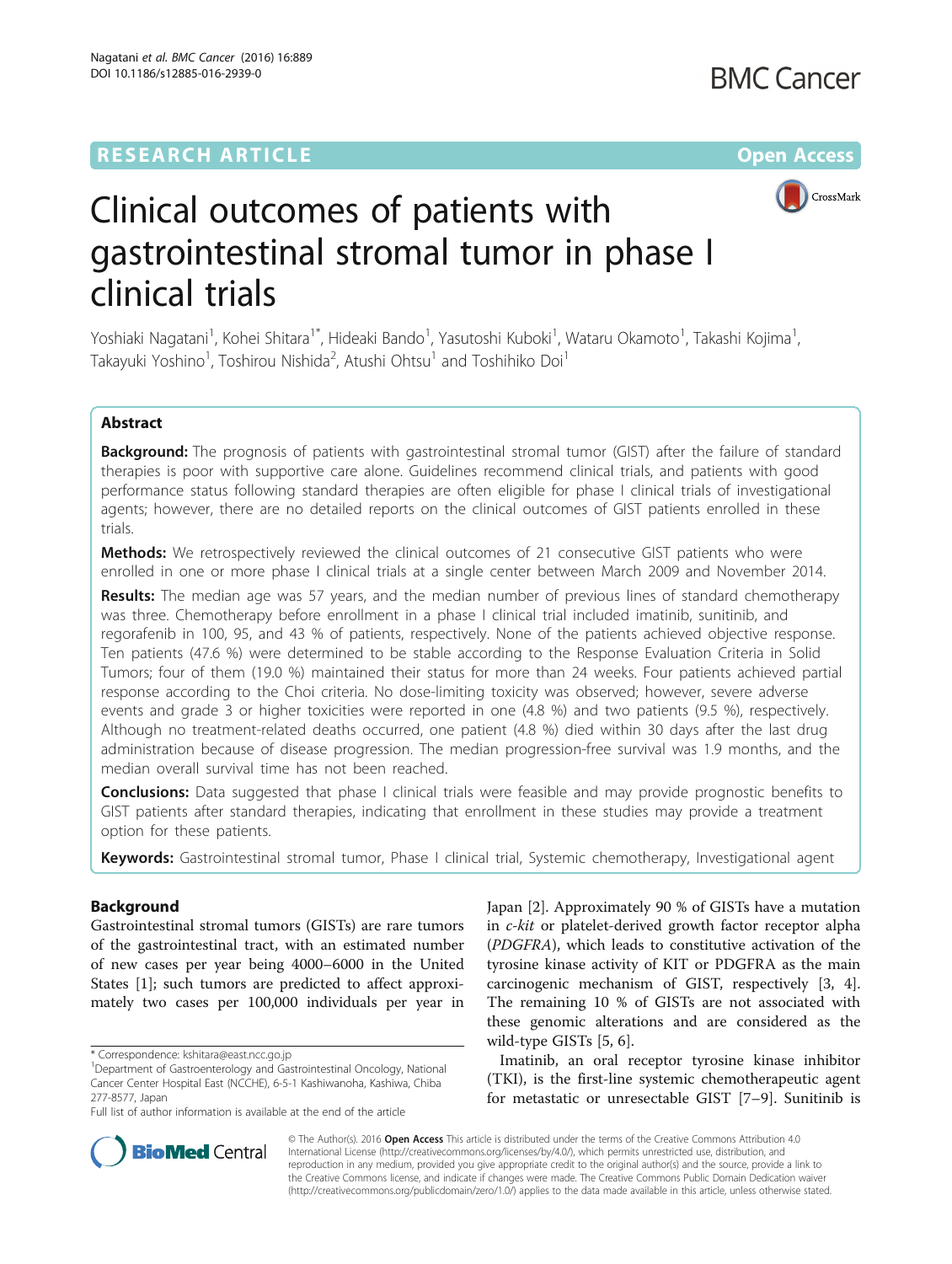an oral multi-target receptor TKI that mainly binds to vascular endothelial growth factor receptors (VEGFRs) 1, 2, and 3; its use improves the time to progression (TTP) compared with the use of placebo after treatment failure with imatinib (median TTP: 6.4 weeks with placebo vs. 27.3 weeks with sunitinib) [[10](#page-7-0)–[13](#page-7-0)]. Recently, the use of regorafenib, which targets kinases involved in angiogenesis, oncogenesis (i.e., KIT, Ret, and BRAF), and tumor microenvironment [i.e., PDGFR and fibroblast growth factor receptor (FGFR)], showed a statistically significant improvement in progression-free survival (PFS) compared with the use of placebo (median PFS, 4.8 and 0.9 months, respectively) [\[14\]](#page-7-0). Despite these TKIs, the prognosis of GIST patients after the failure of standard chemotherapy is still poor because reported median PFS is less than 1 month with supportive care (BSC) alone [\[14, 15\]](#page-7-0). Treatment options for these patients with a good performance status (PS) may include clinical trials of investigational agents, TKI rechallenge, and TKI continuation beyond progression according to the guidelines of the National Comprehensive Cancer Network (NCCN), the European Society for Medical Oncology (ESMO) group [\[16](#page-7-0), [17](#page-7-0)]. Similar recommendation was also reported in the Japanese guideline [\[18](#page-7-0)]. Disease-specific phase II or III trials may be preferred options than all-comer phase I trials, if available, because the primary objectives of phase I clinical trials are to evaluate the safety and determine the maximumtolerated dose (MTD), pharmacokinetics (PK), and pharmacodynamics (PD) [\[19](#page-7-0)]. However, disease-specific phase II or III trials are not always available for rare cancers such as GIST. The safety and exploratory efficacy analyses of phase I clinical trials have been reported in some malignancies [\[20, 21\]](#page-7-0); however, the clinical outcome of GIST patients in the all-comer phase I clinical trials has not yet been reported. Here we retrospectively evaluated the safety as well as exploratory efficacy of phase I clinical trials in GIST patients at our institution to rationalize the enrollment of GIST patients in phase I clinical trials which was one of treatment options after failure of the standard therapy.

## Methods

## **Patients**

We reviewed the electronic medical records of 21 consecutive GIST patients who were enrolled in phase I clinical trials after failure of systemic chemotherapy at our institution between March 2009 and November 2014. All patients having histologically-proven metastatic/recurrent GIST diagnosed by a pathologist at our institution had received standard chemotherapy at that time and had experienced refractory diseases. Although the phase I clinical trials open for GIST patients have changed over time according to the trial availability at

our institution and the eligibility criteria, we proposed the phase I clinical trials as one of therapeutic options for the patients who finished standard chemotherapy and could not be enrolled in phase II or III trials for GIST because of availability. We proposed phase I clinical trials among the trials being conducted with respect to KIT/PDGFRA inhibitors, drugs inhibiting downstream kinases of KIT and PDGFRA tyrosine kinases, angiogenesis inhibitors, drugs which have some evidences in sarcoma, and others. Finally, patients were selected when they fulfilled the eligibility criteria. This retrospective study was conducted under the approval of the institutional review board according to the Japanese ethical guidelines for epidemiologic research. Written informed consent was obtained from all patients before enrollment in each phase I clinical trial.

#### Methods and treatment evaluation

The following baseline characteristics were collected from each patient: age, gender, Eastern Cooperative Oncology Group (ECOG) PS, primary site, site of metastasis, number of metastases, number of previous lines of chemotherapy, previous treatment, and number and type of enrolled phase I clinical trials. Safety profiles during each phase I clinical trial, including dose-limiting toxicity (DLT), severe adverse events (SAEs) as defined in each protocol, grade 3 or higher toxicities, and death within 30 days after the last drug administration were evaluated in accordance with each protocol using the Common Terminology Criteria for Adverse Events version 3.0 or 4.0. Tumor response was assessed by each investigator based on the Response Evaluation Criteria in Solid Tumors (RECIST) version 1.0 or 1.1 in each protocol. Response according to the Choi criteria, which considers changes in both size and density of the tumor based on computed tomography (CT), [[21\]](#page-7-0) was also retrospectively assessed by two investigators (YN and KS). Partial response (PR) according to the Choi criteria was defined as a 10 % decrease in size or a 15 % decrease in tumor density (HU) based on enhanced CT without the appearance of new lesions or obvious progression of nonmeasurable disease. If patients underwent positron emission tomography (PET) during phase I clinical trials, response was also retrospectively evaluated according to the PET response criteria by European Organization for Research and Treatment of Cancer (EORTC) [\[22\]](#page-7-0). Information about the date of treatment discontinuation, disease progression, last follow-up visit, and death were also collected.

## Statistical analysis

Objective response rate (ORR) was defined as the percentage of patients who achieved complete response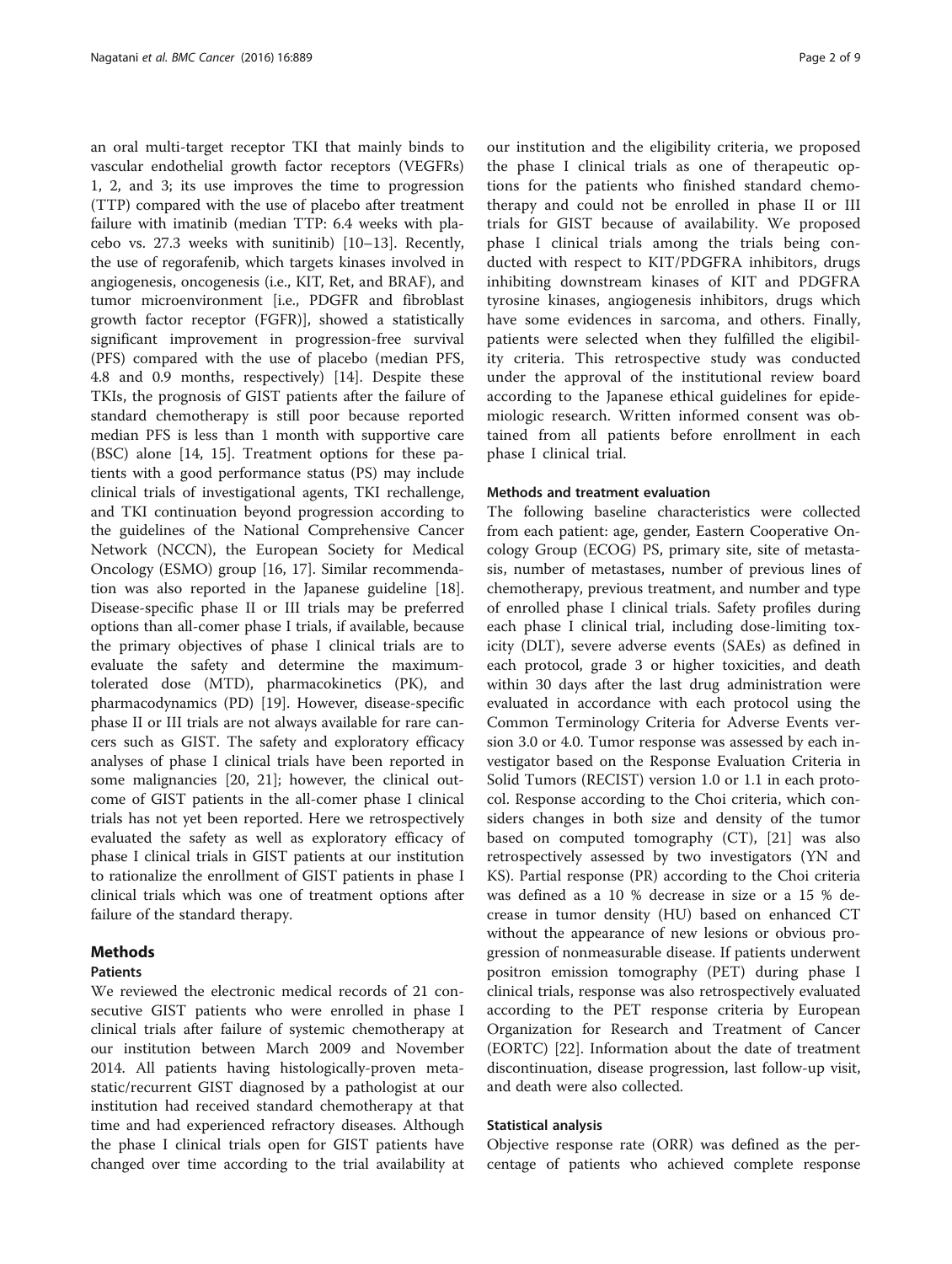(CR) or PR. Disease control rate (DCR) was defined as the percentage of patients who achieved CR, PR, or stable disease (SD) more than 24 weeks. PFS was defined as the time from the start of treatment in a given phase I clinical trial to disease progression or death from any cause. Best PFS for each individual was defined as the longest PFS in patients enrolled in more than one clinical trial. OS was defined as the time from enrollment in a phase I clinical trial to death from any cause. Patients who were continuing the treatment or were lost to follow-up were censored for PFS at the last follow-up when they were known to be alive and free from disease progression. Patients who were not dead or lost to follow-up were censored for OS at the time when they were last known to be alive. The median PFS and OS were estimated by the Kaplan–Meier method. PFS of subgroups according to response according to the RECIST or Choi criteria and the number of previous lines of chemotherapy were also compared using the log-rank test. Hazard ratios (HRs) were calculated using the Cox proportional hazards model with a single covariate.

In comparison of the two sides, a  $P$  value of <0.05 was considered statistically significant. The decision to discontinue treatment based on protocol was made by the treating physician and based on the patient's history, clinical presentation, and imaging studies (response assessment using the RECIST criteria). All statistical analyses were performed using IBM SPSS Statistics version 21 (IBM Corporation, Armonk, NY, USA).

## Results

## Patient characteristics

Twenty-one consecutive GIST patients participated in 16 phase I clinical trials between March 2009 and November 2014 at our institution and were included in this analysis. The median length of follow-up was 0.6 years (range 0.1–5.1) for all patients. A summary of baseline patient characteristics is displayed in Table 1. The median age was 57 years (range, 29–77), and 14 patients (66.7 %) were males. Nineteen patients (90.5 %) were PS 0 and two (9.5 %) were PS 1 according to the ECOG criteria. The small intestine (47.6 %) was the most common primary site, followed by the stomach (33.3 %). The median number of previous lines of approved standard chemotherapy was three (range, 2–5). Imatinib, sunitinib, and regorafenib were administrated in 100, 95.2, and 42.9 % of patients, respectively. Genotype information was available only for four patients, two had KIT exon 11 mutations and the other two were wild-type GIST; genotypes of the remaining 17 patients were unavailable. The median interval from initiation of the firstline chemotherapy to the enrollment for phase I

| Table 1 Patient characteristics |                |            |         |  |  |  |
|---------------------------------|----------------|------------|---------|--|--|--|
|                                 |                |            |         |  |  |  |
|                                 |                | $n = 21$   | Percent |  |  |  |
| Age                             | Median (range) | 57 (29–77) |         |  |  |  |
| $C$ andar                       | $A - 1 -$      | 14         | CC 7    |  |  |  |

| $1.9 -$                                                                    | i                                 |                   |                          |
|----------------------------------------------------------------------------|-----------------------------------|-------------------|--------------------------|
| Gender                                                                     | Male                              | 14                | 66.7                     |
|                                                                            | Female                            | $\overline{7}$    | 33.3                     |
| <b>ECOG PS</b>                                                             | 0                                 | 19                | 90.5                     |
|                                                                            | 1                                 | $\overline{2}$    | 9.5                      |
| Primary site                                                               | Small intestine                   | 10                | 47.6                     |
|                                                                            | Stomach                           | 7                 | 33.3                     |
|                                                                            | Others                            | $\overline{4}$    | 19.0                     |
| Site of metastasis                                                         | Liver                             | 20                | 95.2                     |
|                                                                            | Peritoneum                        | 10                | 47.6                     |
|                                                                            | Lymph node                        | 6                 | 28.6                     |
|                                                                            | Others                            | $\overline{2}$    | 9.5                      |
| Number of metastases                                                       | 0                                 | 1                 | 4.8                      |
|                                                                            | $1 - 2$                           | 15                | 71.4                     |
|                                                                            | $\geq$ 3                          | 5                 | 23.8                     |
| Target lesion                                                              | Yes                               | 21                | 100                      |
| Previous surgery                                                           | Yes                               | 14                | 66.7                     |
| Number of previous<br>chemotherapy                                         | Median (range)                    | $3(2-5)$          | $\overline{\phantom{0}}$ |
| Previous treatment                                                         | Imatinib                          | 21                | 100                      |
|                                                                            | Sunitinib                         | 20                | 95.2                     |
|                                                                            | Regorafenib                       | 9                 | 42.9                     |
| Interval from first line<br>chemotherapy to<br>starting for phase I trials | Median (years)                    | $4.5(1.4 - 10.1)$ | -                        |
| Number of enrolled                                                         | 1                                 | 12                | 57.1                     |
| phase I trials                                                             | $\geq$ 2                          | 9                 | 42.9                     |
| Type of phase I trials                                                     | Targeting agents <sup>a</sup>     | 19                | 90.5                     |
|                                                                            | Cytotoxic agents                  | 1                 | 4.8                      |
|                                                                            | Targeting and<br>cytotoxic agents | 1                 | 4.8                      |

<sup>a</sup>Target: HSP90, BCR-ABL, PDGFR, ALK1, mTOR/p70S6, PI3K, HGF/c-MET, MEK, TEM-1, PTK2, VEGFR+MET, and FGFR

clinical trial was 4.5 years (range, 1.4–10.1). Nine patients (42.9 %) were enrolled in two or more phase I clinical trials. In the phase I clinical trials, 19 patients (90.5 %) were treated with an investigational molecular targeted agent as monotherapy, one patient (4.8 %) was treated with a combination of an investigational targeted agent and conventional cytotoxic agent (MEK inhibitor in combination with gemcitabine), and one patient (4.8 %) was treated with a cytotoxic agent as monotherapy (a hypoxia-activated cytotoxic prodrug). Main targets of these drugs according to the protocols include heat-shock protein 90 (HSP90), breakpoint cluster region-Abelson (BCR-ABL), PDGFR, activin receptor-like kinase 1 (ALK1), mammalian target of rapamycin (mTOR/p70S6), phosphoinositide-3 kinase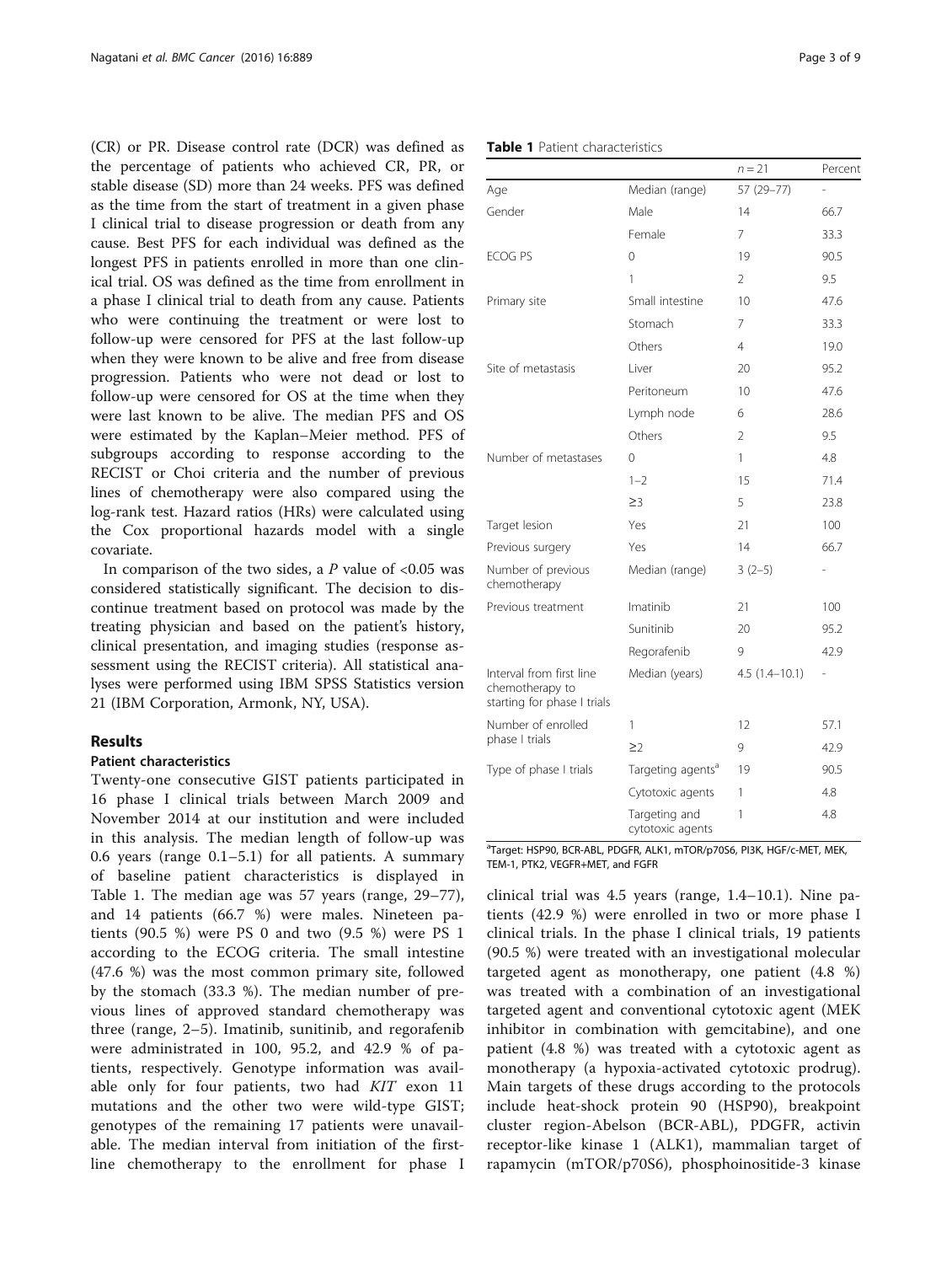Table 2 Safety profiles

|                                    | $n = 21$         | Percent |
|------------------------------------|------------------|---------|
| Dose-limiting toxicity (DLT)       | $\left( \right)$ |         |
| Severe adverse events (SAE)        |                  | 4.8     |
| Death (due to progressive disease) |                  | 4.8     |
| Grade 3 or higher toxicity         | 2                | 95      |
| Blood system disorders             |                  | 4.8     |
| Laboratory abnormalities           |                  | 48      |
|                                    |                  |         |

(PI3K), hepatocyte growth factor (HGF/c-MET), MEK, tumor endothelial marker-1 (TEM-1), integrin, protein tyrosine kinase-2 (PTK2), VEGFR with MET, and FGFR.

## Safety profiles

Safety profiles of the investigational drugs were evaluated in all 21 patients (Table 2). Four patients were excluded from DLT assessment cohort because of early disease progression. Thus, 17 patients (81.0 %) were assessed for DLT; none of the investigational drugs were associated with DLT. One patient (4.8 %) had SAE and was dead because of progressive disease. Two patients (9.5 %) experienced adverse events higher than grade 3; one patient developed neutropenia, whereas the other patient had increased serum creatine kinase levels. Two patients (9.5 %) discontinued protocol treatment during phase I clinical trials: one because of persistent grade 2 thrombocytopenia and the other because of vasculitis during infusion. One patient was receiving protocol treatment on the data cut-off day of March 2015. No treatment-related deaths were observed. One patient (4.8 %) died within 30 days after the last drug administration because of disease progression.

## Tumor response

All patients were evaluated for tumor response. None of the 21 patients included in this study achieved CR or PR according to the RECIST. Ten patients (47.6 %) were determined as SD; four of them (19.0 %) maintained SD status for more than 24 weeks. Eleven patients (52.4 %) were judged as PD. Therefore, RR and DCR were 0 and 19.0 %, respectively. All four patients with SD more than 24 weeks were treated with targeted agents (BCR-ABL, ALK1, PI3K, and VEGFR with MET). However, we did not examine gene alternations in four patients with long SD. Therefore, we could not determine the relationship between the target gene alterations and targeted agents. A waterfall plot showed that eight patients (38.1 %) showed some shrinkage from the baseline (Fig. 1). Among them, four patients achieved PR according to the Choi criteria. Two cases were evaluated by PET. One patient with PR according to the Choi criteria showed significant reduction in FDG uptake [partial metabolic response (PMR): max SUV 33.5–24.4], and the other case evaluated as PD according to the RECIST showed increased FDG uptake and progressive metabolic response (PMD: max SUV 6.9–13.3) according to the EORTC PET response criteria [[23\]](#page-7-0).

#### Survival analysis

The overall median PFS in this study was 1.9 months, and the median OS has not yet been reached (Fig. [2a,](#page-4-0) [b\)](#page-4-0). Three-month PFS was estimated to be 33.3 %. Among a total of 21 patients, patients with one or two previous lines of chemotherapy  $(n = 7;$  median, 2.8 months) showed similar PFS to those with three or more lines ( $n = 10$ ; median, 1.5 months; HR, 0.839; 95 % CI, 0.296-2.376;  $P = 0.739$  (Fig. [3a\)](#page-6-0). Patients showing SD according to the RECIST  $(n = 10; \text{ median},$ 3.9 months) had significantly longer median PFS than

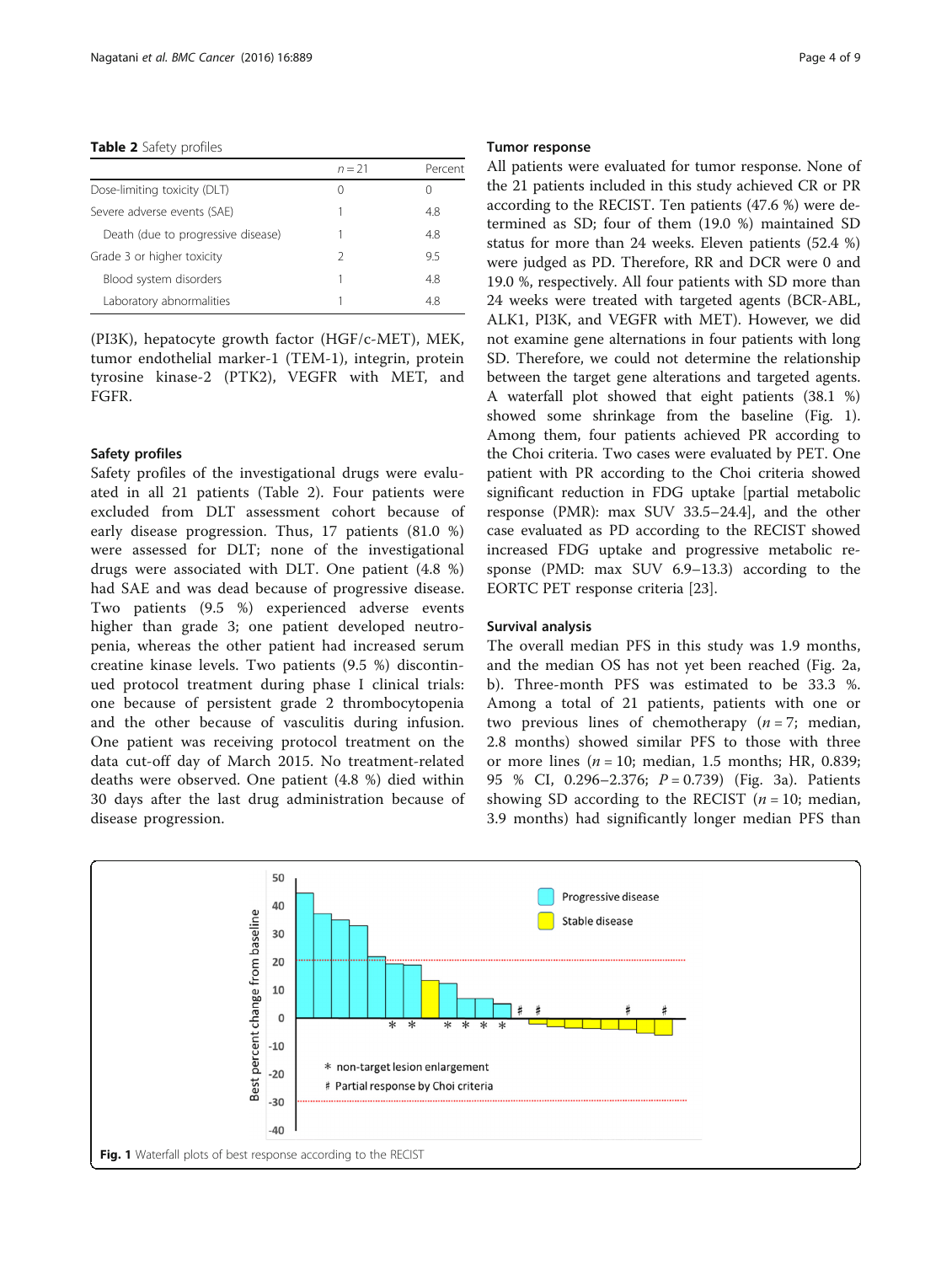those showing PD ( $n = 11$ ; median, 0.93 months;  $P <$ 0.0001) and patients showing PR according to the Choi criteria ( $n = 4$ ; median, 5.9 months) also showed statistically longer PFS than the other patients (total  $n = 17$ ; SD patients,  $n = 6$  and PD patients,  $n = 11$ , 1.5 months; HR, 0.186; 95 % CI, 0.04–0.85;  $P = 0.03$ ) (Fig. [3b and c\)](#page-6-0). The efficacy of phase I clinical trials was compared among the first time phase I clinical trials and thereafter using the data obtained from nine patients who were enrolled in two or more phase I clinical trials, and there was no difference in the median PFS (Fig. [4](#page-6-0)).

## Discussion

In this study, we determined the clinical outcomes of GIST patients enrolled in phase I clinical trials and clarified values of phase I clinical trial for GIST patients who finished the standard chemotherapy and could not participate in disease-specific phase II or III clinical trials. Although phase I clinical trials are primarily designed to assess the safety and

recommended dose of investigational agents [[19](#page-7-0)], numerous trials evaluated and reported efficacy endpoints such as survival and tumor response [[24](#page-7-0)], which may facilitate the expanded cohort and subsequent Phase II or III trials. Thus, not only safety evaluation but also overall clinical outcomes of each malignancy or mutation in phase I clinical trials may contribute to future development of drugs and clinical trials. To the best of our knowledge, this study is the first report on integrated analysis of GIST patients enrolled in multi-phase I clinical trials, although there have been a few reports on phase I clinical trials evaluating specific regimens for GIST patients, in which estimated PFS was between 1.5 and 4.8 months [[25](#page-7-0)–[27\]](#page-7-0).

In this study, the safety profiles of investigational drugs were in agreement with the previously reported outcomes in patients with other malignancies [\[28](#page-7-0), [29](#page-8-0)]. Two GIST patients (9.5 %) were withdrawn from a phase I clinical trial because of toxicity or treatment refusal, and there were no treatment-related deaths. In addition, death within 30 days after the last drug administration was observed in only one patient (4.8 %). These results suggested that the overall safety profiles were acceptable. Moreover, it is important to notice that nine patients (42.9 %) had participated in two or more phase I clinical trials by patients' choice.

In this study, 47.6 % patients showed disease stabilization with the median PFS of 1.9 months in all patient populations and 3.9 months in patients who achieved SD by RECIST. These results were comparable to those reported by previous studies on imatinib rechallenge or TKIs beyond progression, which showed a DCR of 41–44.6 % and PFS of 1.8–2.4 months [[15,](#page-7-0) [30](#page-8-0), [31](#page-8-0)]. In this study, the 3-month progression-free rate was 33.3 %; the value appears to be marginal in terms of drug activities in the second-line therapy of sarcoma [[32\]](#page-8-0). We recognized neither PR nor CR; however, in the third-line of sarcoma, responses were rarely observed in the early clinical trials. These results suggest that GIST patients may have some clinical benefits from participating in all comer phase I clinical trials with significant safety as previously reported in other malignancies [[19](#page-7-0)–[21, 23](#page-7-0)–[28](#page-7-0)] and that phase I clinical trials may be one of treatment options for patients with GISTs refractory to the standard therapy.

Recent clinical trials in molecular targeted therapies showed significant efficacy even under the setting of phase clinical I trials. For example, BRAF inhibitors were shown to improve OS and PFS in patients with metastatic melanoma that had the BRAF V600E mutation [[33\]](#page-8-0). More recently, phase I clinical trials aiming at immune checkpoint blockage with programmed death 1 (PD-1) or its ligand (PD-L1) antibodies

<span id="page-4-0"></span>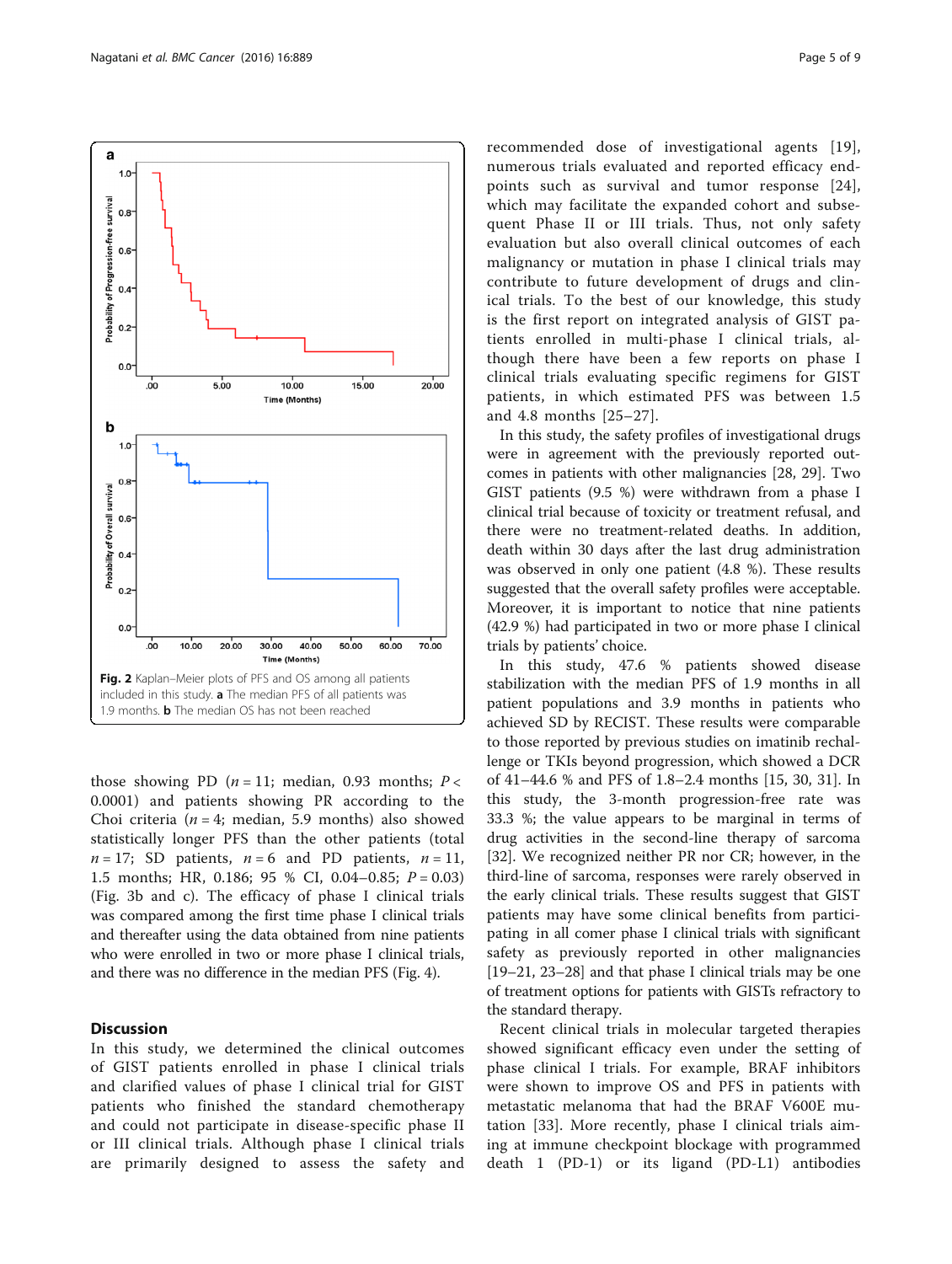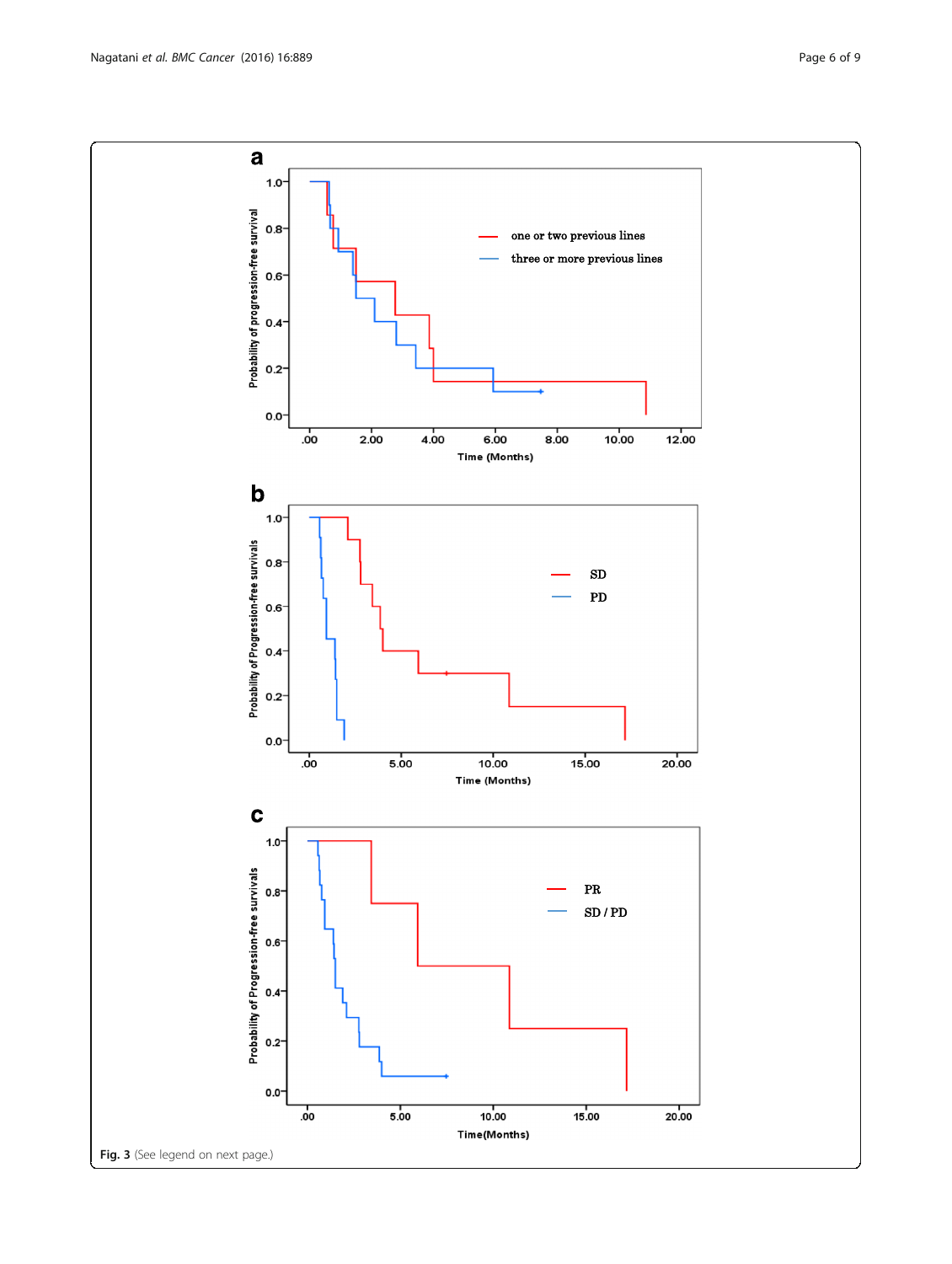#### <span id="page-6-0"></span>(See figure on previous page.)

Fig. 3 Kaplan–Meier plots of PFS according to the RESIST and Choi criteria. a PFS in patients who received one or two previous lines of therapy versus those who received three or more lines of therapy according to the RESIST. The PFS of patients who received one or two previous lines of chemotherapy ( $n = 7$ ; median, 2.8 months) showed similar PFS as patients who received three or more lines ( $n = 10$ , median, 1.5 months; HR, 0.839;  $P = 0.739$ ). **b** PFS of patients with SD and PD based on RESIST. Patients showing SD by RECIST ( $n = 10$ ; median, 3.9 months) had significantly longer median PFS than those with PD ( $n = 11$ ; median, 0.93 months;  $P < 0.0001$ ). c PFS of patients with PR and SD/PD based on the Choi criteria. Patients showing PR according to the Choi criteria (n = 4; median, 5.9 months) also showed statistically longer PFS than the other patients (total  $n = 17$ ; SD patients,  $n = 6$  and PD patients,  $n = 11$ , 1.5 months; HR, 0.186; 95 % CI, 0.04-0.85;  $P = 0.03$ )

showed higher response rates in several malignancies [[34, 35](#page-8-0)]. Moreover, in the molecular-matching phase I trials between genetic aberration and targeting agents, matched patients had significant benefit, including ORR and OS, compared with the non-matched ones [[36, 37](#page-8-0)]. Approximately 80 % of GIST patients have a mutation in c-kit, and 10 % harbor a mutation in PDGFRA. Therefore, development of TKIs of imatinib, sunitinib, and regorafenib targeting both KIT and PDGFRA tyrosine kinases is being vigorously advanced. However, activities of KIT-targeting drugs decreased with increased treatment lines. The wild-type GIST, nearly 10 % of GISTs and poor responders to imatinib, may have various genomic or epigenetic alterations in succinate dehydrogenase (SDH), neurofibromatosis type 1 (NF1), BRAF, or RAS. Molecular matching is suggested to be effective in SDH-deficient GISTs [[38](#page-8-0)–[40\]](#page-8-0) and NF1-GISTs [\[41](#page-8-0)]. Therefore, profiling of genomic alterations may lead patients to right

phase I clinical trials, although we lacked genomic information of GIST in this study.

There are several limitations in this study. Given the interval of 4.5 years from the first-line chemotherapy to enrollment in a phase I clinical trial, GIST patients in this study are a highly selected population, which may lead to selection bias. The small sample size, single-center population, and retrospective study may be limitations of this study. In this retrospective study, patient selection, patient choice, and patient-drug matching may be influenced by the availability of investigational drugs and investigators' opinions.

## **Conclusions**

We showed that there were some clinical benefits for GIST patients who enrolled in phase I clinical trials, and overall safety profiles were acceptable. Our results suggest that after the failure of conventional chemotherapies, phase I trials might be one of treatment options for refractory GISTs.



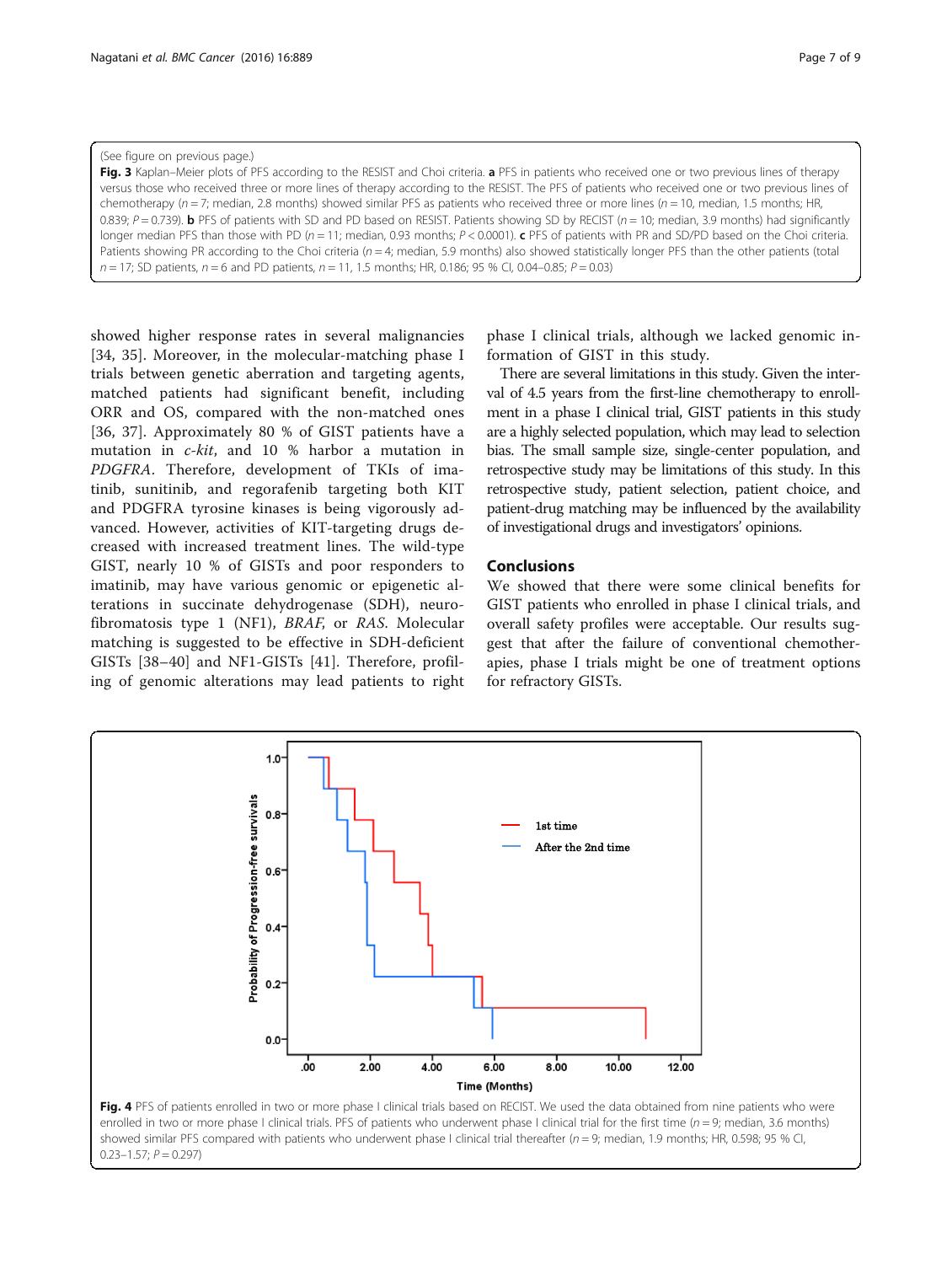#### <span id="page-7-0"></span>Abbreviations

BSC: Supportive care; CR: Complete response; CT: Computed tomography; DCR: Disease control rate; DLT: Dose-limiting toxicity; GISTs: Gastrointestinal stromal tumors; HR: Hazard ratios; MTD: Maximum-tolerated dose; ORR: Objective response rate; PDGFRA: Platelet-derived growth factor receptor alpha; PET: Positron emission tomography; PFS: Progression free survival; PR: Partial response; PS: Performance status; SAEs: Severe adverse events; SD: Stable disease; TTP: Time to progression

#### Acknowledgements

We are grateful to all patients participated in this study.

#### Funding

The authors declare that no funding was received for the study.

#### Availability of data and materials

The datasets supporting conclusions of this article are included within the article.

#### Authors' contributions

YN conceived the study design, analyzed the data, and wrote the manuscript. KS, TN, and TD conceived the study design, analyzed the data, and participated in revising the manuscript. HB, YK, WO, TK, TY, and AO discussed the data analysis. All authors have read and approved the final manuscript.

#### Competing interests

The authors declare that they have no competing interests.

## Consent for publication

Not applicable.

#### Ethics approval and consent to participate

This study was approved by the ethics committee of National Cancer Center. Written informed consent was obtained from all patients before enrollment in each phase I clinical trial.

#### Author details

<sup>1</sup>Department of Gastroenterology and Gastrointestinal Oncology, National Cancer Center Hospital East (NCCHE), 6-5-1 Kashiwanoha, Kashiwa, Chiba 277-8577, Japan. <sup>2</sup>Department of Surgery, National Cancer Center Hospital East (NCCHE), 6-5-1 Kashiwanoha, Kashiwa, Chiba 277-8577, Japan.

### Received: 28 July 2016 Accepted: 28 October 2016 Published online: 14 November 2016

#### References

- Tran T, Davila JA, El-Serag HB. The epidemiology of malignant gastrointestinal stromal tumors: an analysis of 1,458 cases from 1992 to 2000. Am J Gastroenterol. 2005;100:162–8.
- 2. Nishida T, Hirota S, Yanagisawa A, Sugino Y, Minami M, Yamamura Y, et al. Clinical practice guidelines for gastrointestinal stromal tumor (GIST) in Japan: English version. Int J Clin Oncol. 2008;13:416–30.
- 3. Hirota S, Isozaki K, Moriyama Y, Hashimoto K, Nishida T, Ishiguro S, et al. Gain-of-function mutations of c-kit in human gastrointestinal stromal tumors. Science. 1998;279:577–80.
- 4. Fletcher JA. Role of KIT and platelet-derived growth factor receptors as oncoproteins. Semin Oncol. 2004;31:4–11.
- 5. Corless CL, Heinrich MC. Molecular pathobiology of gastrointestinal stromal sarcomas. Annu Rev Pathol. 2008;3:557–86.
- 6. Miettinen M, Lasota J. Gastrointestinal stromal tumors: review on morphology, molecular pathology, prognosis, and differential diagnosis. Arch Pathol Lab Med. 2006;130:1466–78.
- 7. Heinrich MC, Griffith DJ, Druker BJ, Wait CL, Ott KA, Zigler AJ. Inhibition of ckit receptor tyrosine kinase activity by STI 571, a selective tyrosine kinase inhibitor. Blood. 2000;96:925–32.
- Demetri GD, von Mehren M, Blanke CD, Van den Abbeele AD, Eisenberg B, Roberts PJ, et al. Efficacy and safety of imatinib mesylate in advanced gastrointestinal stromal tumors. N Engl J Med. 2002;347:472–80.
- 9. Blanke CD, Demetri GD, von Mehren M, Heinrich MC, Eisenberg B, Fletcher JA, et al. Long-term results from a randomized phase II trial of standard-

26:620–5. 10. Osusky KL, Hallahan DE, Fu A, Ye F, Shyr Y, Geng L. The receptor tyrosine kinase inhibitor SU11248 impedes endothelial cell migration, tubule formation, and blood vessel formation in vivo, but has little effect on existing tumor vessels. Angiogenesis. 2004;7:225–33.

metastatic gastrointestinal stromal tumors expressing KIT. J Clin Oncol. 2008;

- 11. Mendel DB, Laird AD, Xin X, Louie SG, Christensen JG, Li G, et al. In vivo antitumor activity of SU11248, a novel tyrosine kinase inhibitor targeting vascular endothelial growth factor and platelet-derived growth factor receptors: determination of a pharmacokinetic/pharmacodynamics relationship. Clin Cancer Res. 2003;9:327–37.
- 12. Shirao K, Nishida T, Doi T, Komatsu Y, Muro K, Li Y, et al. Phase I/II study of sunitinib malate in Japanese patients with gastrointestinal stromal tumor after failure of prior treatment with imatinib mesylate. Invest New Drugs. 2010;28:866–75.
- 13. Demetri GD, van Oosterom AT, Garrett CR, Blackstein ME, Shah MH, Verweij J, et al. Efficacy and safety of sunitinib in patients with advanced gastrointestinal stromal tumour after failure of imatinib: a randomised controlled trial. Lancet. 2006;368:1329–38.
- 14. Demetri GD, Reichardt P, Kang YK, Blay JY, Rutkowski P, Gelderblom H, et al. Efficacy and safety of regorafenib for advanced gastrointestinal stromal tumours after failure of imatinib and sunitinib (GRID): an international, multicentre, randomised, placebo-controlled, phase 3 trial. Lancet. 2013;381: 295–302.
- 15. Kang YK, Ryu MH, Yoo C, Ryoo BY, Kim HJ, Lee JJ, et al. Resumption of imatinib to control metastatic or unresectable gastrointestinal stromal tumours after failure of imatinib and sunitinib (RIGHT): a randomised, placebo-controlled, phase 3 trial. Lancet Oncol. 2013;14:1175–82.
- 16. von Mehren M, Benjamin RS, Bui MM, Casper ES, Conrad 3rd EU, DeLaney TF, et al. Soft tissue sarcoma, version 2.2012: featured updates to the NCCN guidelines. J Natl Compr Canc Netw. 2012;10:951–60.
- 17. ESMO/European Sarcoma Network Working Group. Gastrointestinal stromal tumours: ESMO Clinical Practice Guidelines for diagnosis, treatment and follow-up. Ann Oncol. 2014;25 Suppl 3:iii21–6.
- 18. Japan Society of Oncology GIST: gastrointestinal stromal tumor. [http://www.](http://www.jsco-cpg.jp/item/03/index.html) [jsco-cpg.jp/item/03/index.html](http://www.jsco-cpg.jp/item/03/index.html)
- 19. Agrawal M, Emanuel EJ. Ethics of phase 1 oncology studies: reexamining the arguments and data. JAMA. 2003;290:1075–82.
- 20. Kawazoe A, Shitara K, Fukuoka S, Noguchi M, Kuboki Y, Bando H, et al. Clinical outcomes in 66 patients with advanced gastric cancer treated in phase I trials: the NCCHE experience. Invest New Drugs. 2015;33:664–70.
- 21. Tsimberidou AM, Vaklavas C, Wen S, Hong D, Wheler J, Ng C, et al. Phase I clinical trials in 56 patients with thyroid cancer: the M. D. Anderson Cancer Center experience. J Clin Endocrinol Metab. 2009;94:4423–32.
- 22. Young H, Baum R, Cremerius U, Herholz K, Hoekstra O, Lammertsma AA, et al. Measurement of clinical and subclinical tumor response using [18F]-fluorodeoxyglucose and positron emission tomography: review and 1999 EORTC recommendations. Eur J Cancer. 1999;35:1173–82.
- 23. Choi H, Charnsangavej C, Faria SC, Macapinlac HA, Burgess MA, Patel SR, et al. Correlation of computed tomography and positron emission tomography in patients with metastatic gastrointestinal stromal tumor treated at a single institution with imatinib mesylate: proposal of new computed tomography response criteria. J Clin Oncol. 2007;25:1753–9.
- 24. Topalian SL, Sznol M, McDermott DF, Kluger HM, Carvajal RD, Sharfman WH, et al. Survival, durable tumor remission, and long-term safety in patients with advanced melanoma receiving nivolumab. J Clin Oncol. 2014;32:1020–30.
- 25. Bauer S, Hilger RA, Mühlenberg T, Grabellus F, Nagarajah J, Hoiczyk M, et al. Phase I study of panobinostat and imatinib in patients with treatmentrefractory metastatic gastrointestinal stromal tumors. Br J Cancer. 2014;110: 1155–62.
- 26. Wagner AJ, Chugh R, Rosen LS, Morgan JA, George S, Gordon M, et al. A phase I study of the HSP90 inhibitor retaspimycin hydrochloride (IPI-504) in patients with gastrointestinal stromal tumors or soft-tissue sarcomas. Clin Cancer Res. 2013;19:6020–9.
- 27. Demetri GD, Casali PG, Blay JY, von Mehren M, Morgan JA, Bertulli R, et al. A phase I study of single-agent nilotinib or in combination with imatinib in patients with imatinib-resistant gastrointestinal stromal tumors. Clin Cancer Res. 2009;15:5910–6.
- 28. Cassier PA, Polivka V, Judson I, Soria JC, Penel N, Marsoni S, et al. Outcome of patients with sarcoma and other mesenchymal tumours participating in